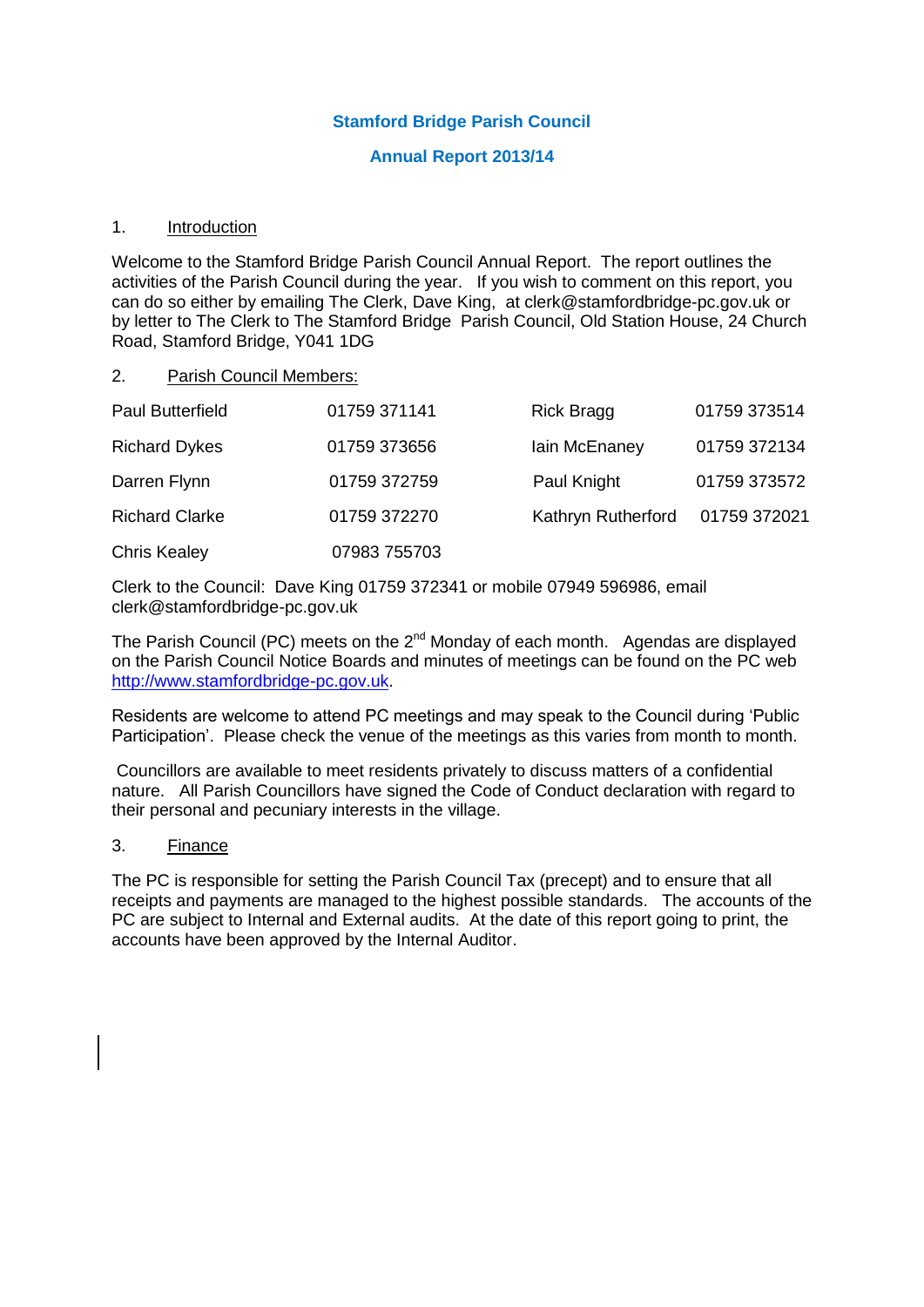# Summary of Receipts and Payments year ending 31<sup>st</sup> March 2014:

| <b>Receipts</b>                    | £      | <b>Payments</b>              | £      |
|------------------------------------|--------|------------------------------|--------|
| Balance b/f                        | 25,670 | Employme<br>nt               | 21,597 |
| Precepts                           | 50,000 | Office<br>costs              | 2,258  |
| Misc receipts                      | 504    | Professional fees            | 2,334  |
| <b>VAT</b><br>Refund               | 3,525  | <b>Training &amp; Travel</b> | 528    |
| <b>ERYC Council Tax</b><br>Support | 2,434  | Loan Repayment               | 3,803  |
|                                    |        | <b>Street</b><br>lights      | 320    |
|                                    |        | <b>Square Christmas</b>      | 1,577  |
|                                    |        | <b>Annual Donation</b>       | 2,423  |
|                                    |        | Parish<br>Paths              | 534    |
|                                    |        | Misc costs                   | 3,190  |
|                                    |        | Winter gritting              | 540    |
|                                    |        | Precept<br>projects          | 4,858  |
|                                    |        | VAT                          | 1,934  |
|                                    |        | <b>Balance</b><br>C/f        | 36237  |
| Total                              | 82,133 | Total                        | 82,133 |

# Notes re accounts:

1. The large increase in the year end c/f was due to (a) the PC not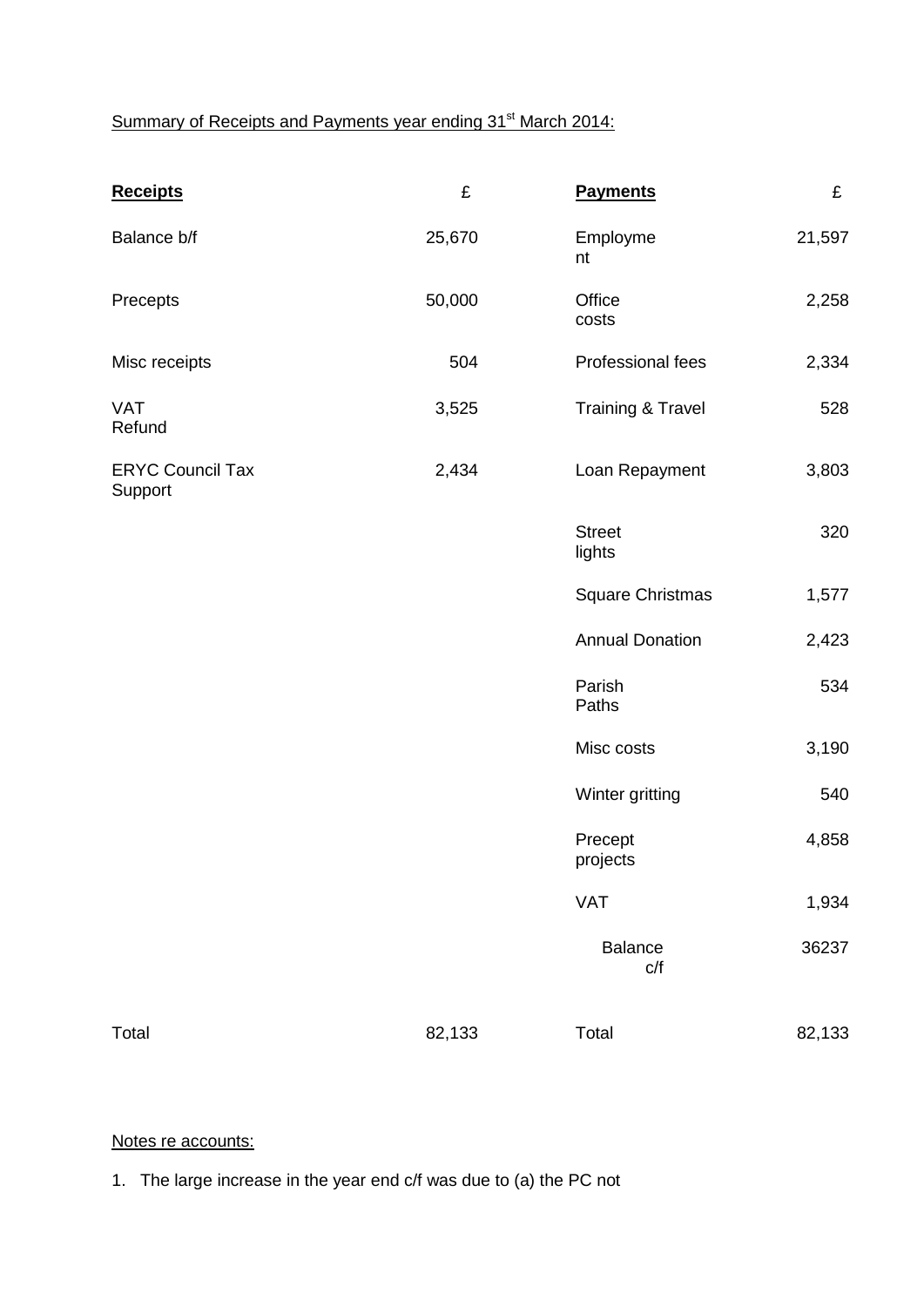having to spend cash on winter gritting due to the very mild winter and (b) the proposed shallows lighting scheme been delayed until 2014/15.

2. Precept project expenditure related to the provision of a street light on the Sustrans Path near Heather Bank, a new store facility for PC equipment and a litter bin

3. During the year the grants were made to Village in Bloom, Village Hall, The Scouts and Guides and the Parochial Church Council (graveyard maintenance).

4. Residents are entitled to inspect the books of account at any time during the year by making an appointment with the Clerk to the Council.

#### 4. Planning

The following is a summary of the Parish Council response to the outline planning application received in respect of the proposed A166 development, the detailed response can be obtained from the Clerk to the Council.

After a lengthy and detailed discussion, the Parish Council concluded that whilst ideally it would prefer not to see more large scale housing developments in the village, realistically the outline planning proposals before the Parish Council or a similar scale development was likely to take place in the future. The Parish Council has however two major areas of concern for a development of this size (1) traffic and (2) sewage.

With regard to the outline plans submitted to the Parish Council for consideration, the Parish Council made the following specific observations:

4.1 The 30mph speed limit should cover both A166 entrances.

4.2 Maximum screening by trees etc should be provided to the three 'barn' conversions in the centre of the development and to any properties on the Burton Fields estate that face into the proposed development.

4.3 To minimise the impact on existing properties, in particular the 'barn' properties, the building of bungalows close to these properties would reduce to some extent the impact of the development.

- 4.4 The development should include the provision of a children's play area.
- 4.5 The road design should accommodate a route suitable for the existing bus service, to and from York, to service the estate.
- 4.6 To encourage pedestrians, existing public rights of way should be integrated into the plans

#### 5. Community Engagement

The PC again provided the Christmas Lights for the village centre and the 'switch on' event in the Square was well attended. The Over 60's party in the Village Hall was a great success with all tickets taken up. The PC is grateful to former Parish Councillor Tate for organising the refreshments and to the volunteers from the community, who helped to prepare and serve the refreshments,